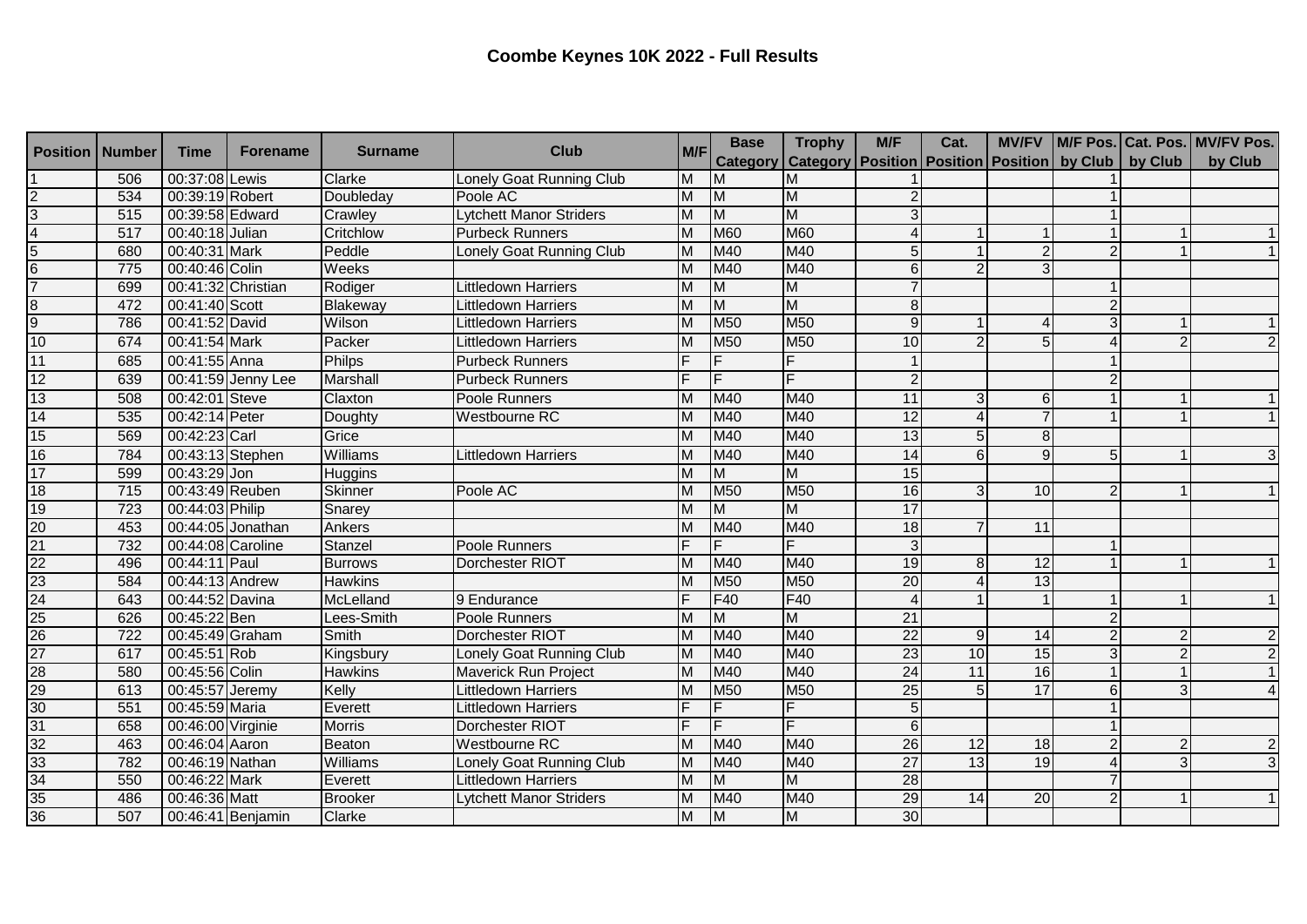| <b>Position   Number</b>                                                                                        |                  | <b>Time</b>       | <b>Forename</b> | <b>Surname</b>   | <b>Club</b>                      | M/F | <b>Base</b>     | <b>Trophy</b>                                                        | M/F             | Cat.            |                 |   |                | MV/FV   M/F Pos.   Cat. Pos.   MV/FV Pos. |
|-----------------------------------------------------------------------------------------------------------------|------------------|-------------------|-----------------|------------------|----------------------------------|-----|-----------------|----------------------------------------------------------------------|-----------------|-----------------|-----------------|---|----------------|-------------------------------------------|
|                                                                                                                 |                  |                   |                 |                  |                                  |     | <b>Category</b> | <b>Category   Position   Position   Position   by Club   by Club</b> |                 |                 |                 |   |                | by Club                                   |
|                                                                                                                 | 698              | 00:47:15 Georgie  |                 | Roberts          | Lytchett Manor Striders          | F   | F40             | F <sub>40</sub>                                                      |                 |                 |                 |   |                |                                           |
|                                                                                                                 | 736              | 00:48:00 Brett    |                 | <b>Stevens</b>   | Poole AC                         | M   | M               | M                                                                    | 31              |                 |                 |   |                |                                           |
|                                                                                                                 | 777              | 00:48:06 George   |                 | Westlake         |                                  | M   | <b>M</b>        | M                                                                    | $\overline{32}$ |                 |                 |   |                |                                           |
|                                                                                                                 | 663              | 00:48:14 Steve    |                 | Musson           |                                  | M   | M40             | M40                                                                  | 33              | 15              | 21              |   |                |                                           |
| $\frac{37}{38} \frac{3}{39} \frac{40}{40} \frac{1}{41} \frac{42}{43} \frac{44}{44} \frac{44}{45} \frac{44}{47}$ | 518              | 00:48:16 Lindsay  |                 | Crouden          |                                  |     | F60             | F60                                                                  | 8               |                 | 3               |   |                |                                           |
|                                                                                                                 | 690              | 00:48:19 David    |                 | <b>Richards</b>  |                                  | M   | M40             | M40                                                                  | 34              | 16              | $\overline{22}$ |   |                |                                           |
|                                                                                                                 | 608              | 00:48:34 Mike     |                 | Jurd             | Wimborne AC                      | M   | <b>M60</b>      | M60                                                                  | 35              | $\overline{2}$  | 23              |   |                | 1                                         |
|                                                                                                                 | 513              | 00:48:39 Alan     |                 | Cosh             | Square & Compass Trail Runners M |     | <b>M50</b>      | M50                                                                  | 36              | 6               | $\overline{24}$ |   |                | $\vert$ 1                                 |
|                                                                                                                 | 649              | 00:48:53 Chris    |                 | <b>Miller</b>    | <b>Purbeck Runners</b>           | M   | <b>M60</b>      | M60                                                                  | $\overline{37}$ | 3 <sup>1</sup>  | $\overline{25}$ |   | $\mathcal{P}$  | $\overline{2}$                            |
|                                                                                                                 | 764              | 00:48:54 Lee      |                 | Turner           |                                  | M   | M40             | M40                                                                  | $\overline{38}$ | 17              | 26              |   |                |                                           |
|                                                                                                                 | 633              | 00:49:04 Simon    |                 | Linard           | Lonely Goat Running Club         | M   | M40             | M40                                                                  | 39              | 18              | 27              |   |                |                                           |
|                                                                                                                 | 602              | 00:49:09 Nicholas |                 | Huxter           | Team #runFAR                     | M   | M40             | M40                                                                  | 40              | 19              | $\overline{28}$ |   |                | $\vert$ 1                                 |
|                                                                                                                 | 586              | 00:49:36 Richard  |                 | Hazelgrove       | Royal Manor Of Portland AC       | M   | M40             | M40                                                                  | 41              | 20              | 29              |   |                |                                           |
|                                                                                                                 | 622              | 00:49:37 Kelly    |                 | Lawson           | <b>Poole Runners</b>             |     | F               | F                                                                    | 9               |                 |                 |   |                |                                           |
|                                                                                                                 | 751              | 00:49:46 Thomas   |                 | Tedds            |                                  | M   | M40             | M40                                                                  | 42              | 21              | $\overline{30}$ |   |                |                                           |
|                                                                                                                 | $\overline{778}$ | 00:50:24 Richard  |                 | Whitaker         |                                  | M   | M               | M                                                                    | 43              |                 |                 |   |                |                                           |
|                                                                                                                 | 762              | 00:50:30 Keith    |                 | Tucker           |                                  | M   | M50             | M50                                                                  | 44              |                 | 31              |   |                |                                           |
|                                                                                                                 | $\overline{713}$ | 00:50:35 Andy     |                 | Shorter          | <b>BustinSkin triathlon Club</b> | M   | M               | M                                                                    | 45              |                 |                 |   |                |                                           |
|                                                                                                                 | 703              | 00:50:37 Eleanor  |                 | <b>Rollett</b>   | Dorchester RIOT                  |     | F <sub>50</sub> | F <sub>50</sub>                                                      | 10              |                 |                 |   |                | $\vert$ 1                                 |
|                                                                                                                 | 792              | 00:50:48 Aaron    |                 | Young            | <b>Team #runFAR</b>              | M   | M40             | M40                                                                  | 46              | $\overline{22}$ | 32              |   | $\overline{2}$ | $\overline{2}$                            |
|                                                                                                                 | 629              | 00:50:58 Howard   |                 | Lewis            | Poole Runners                    | M   | M50             | M50                                                                  | 47              | 8               | 33              |   |                | $\overline{2}$                            |
|                                                                                                                 | 543              | 00:51:05 Rachel   |                 | Elford           | Lytchett Manor Striders          |     | F40             | F40                                                                  | 11              |                 |                 |   |                | $\overline{2}$                            |
|                                                                                                                 | 567              | 00:51:16 Steven   |                 | Gregory          | Team #runFAR                     | M   | M50             | M50                                                                  | 48              |                 | $\overline{34}$ |   |                | ω                                         |
|                                                                                                                 | 500              | 00:51:38 Jim      |                 | Cartwright       | <b>Poole Runners</b>             | M   | M40             | M40                                                                  | 49              | $\overline{23}$ | 35              |   |                | $\overline{3}$                            |
|                                                                                                                 | 788              | 00:51:45 Callum   |                 | Winfield         |                                  | M   | M               | M                                                                    | 50              |                 |                 |   |                |                                           |
|                                                                                                                 | 620              | 00:51:47 Daniel   |                 | Langford         |                                  | M   | M               | M                                                                    | 51              |                 |                 |   |                |                                           |
|                                                                                                                 | 776              | 00:52:01 Mel      |                 | Western          | <b>Egdon Heath Harriers</b>      |     | E               | E                                                                    | 12              |                 |                 |   |                |                                           |
|                                                                                                                 | 733              | 00:52:03 Peter    |                 | <b>Staples</b>   |                                  | M   | M40             | M40                                                                  | 52              | $\overline{24}$ | 36              |   |                |                                           |
|                                                                                                                 | 482              | 00:52:20 Steven   |                 | <b>Bowles</b>    | <b>Purbeck Runners</b>           | M   | <b>M60</b>      | <b>M60</b>                                                           | 53              |                 | $\overline{37}$ | 3 | 3              | $\overline{3}$                            |
|                                                                                                                 | 682              | 00:52:27 Adam     |                 | Perrett          | Morning runners                  | M   | M50             | M50                                                                  | 54              | 10              | $\overline{38}$ |   |                | 1                                         |
|                                                                                                                 | 461              | 00:52:37 Kevin    |                 | <b>Batchelor</b> | <b>Egdon Heath Harriers</b>      | M   | M50             | M50                                                                  | 55              | $\overline{11}$ | 39              |   |                | 1                                         |
|                                                                                                                 | 555              | 00:52:46 Carly    |                 | Forward          | Dorchester RIOT                  |     | F               | F                                                                    | 13              |                 |                 |   |                |                                           |
| <u>48 49 50 51 52 53 54 55 66 57 68 67 68 68 67 68 68 69 70 68 69 70</u>                                        | 524              | 00:53:06 Jelena   |                 | Davey            | <b>Littledown Harriers</b>       |     | F <sub>50</sub> | F <sub>50</sub>                                                      | 14              | 2               | 6               |   |                | 1                                         |
|                                                                                                                 | 476              | 00:53:07 Simon    |                 | <b>Bliss</b>     |                                  | M   | M50             | M50                                                                  | $\overline{56}$ | 12              | 40              |   |                |                                           |
| $\overline{71}$                                                                                                 | 528              | 00:53:11 Robert   |                 | Davison          | Dorchester RIOT                  | M   | M50             | M50                                                                  | 57              | 13              | 41              | 3 |                | $\mathbf{3}$                              |
| 72                                                                                                              | 553              | 00:53:19 Richard  |                 | Flatley          | <b>Littledown Harriers</b>       | M   | M40             | M40                                                                  | 58              | 25              | 42              | 8 | $\mathbf 2$    | 5 <sup>1</sup>                            |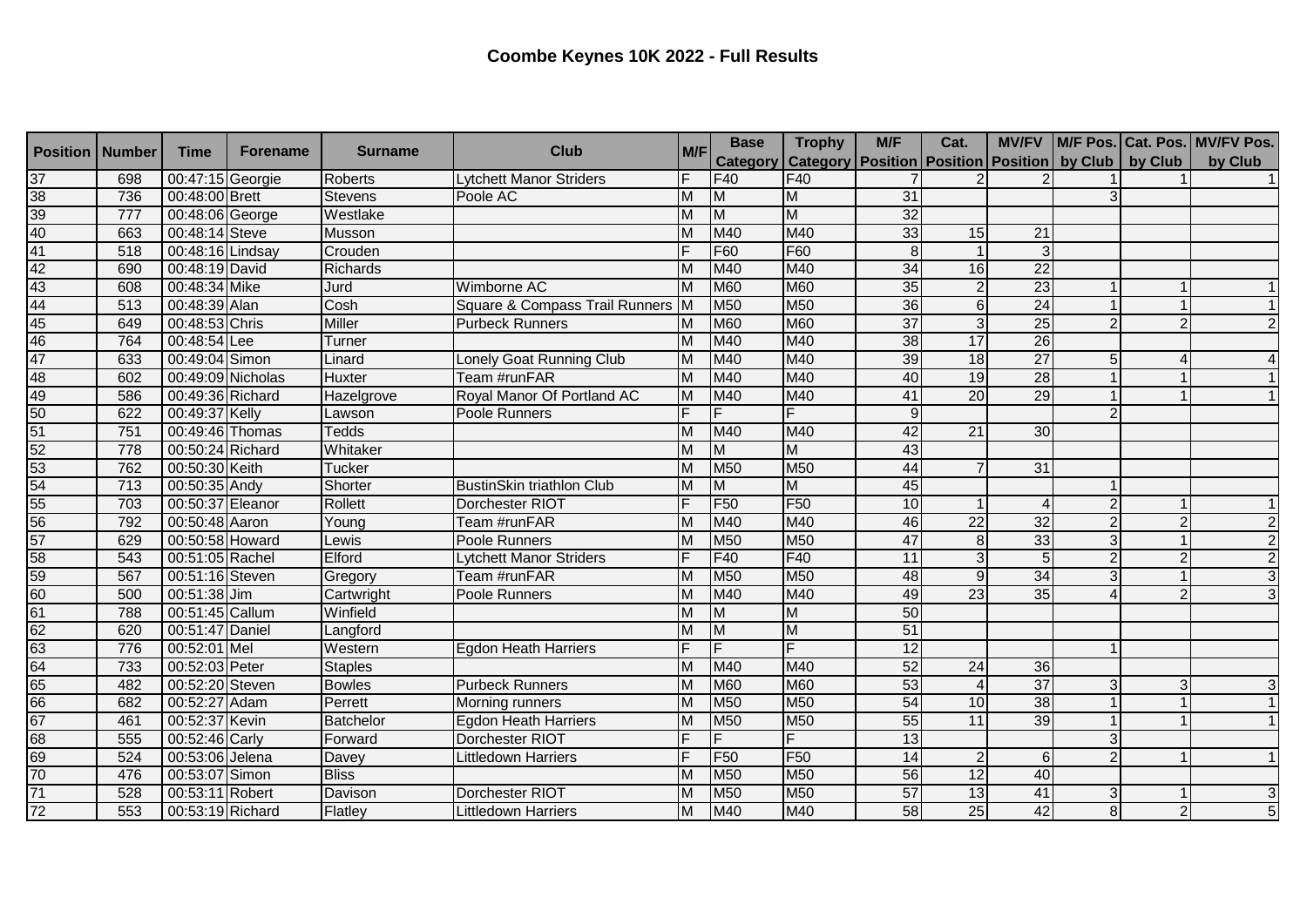| <b>Position</b>                              | <b>Number</b>    | <b>Time</b>      | <b>Forename</b> | <b>Surname</b>  | <b>Club</b>                               | M/F | <b>Base</b>     | <b>Trophy</b>                                                 | M/F             | Cat.            |                 |                |                | MV/FV   M/F Pos.   Cat. Pos.   MV/FV Pos. |
|----------------------------------------------|------------------|------------------|-----------------|-----------------|-------------------------------------------|-----|-----------------|---------------------------------------------------------------|-----------------|-----------------|-----------------|----------------|----------------|-------------------------------------------|
|                                              |                  |                  |                 |                 |                                           |     | <b>Category</b> | Category   Position   Position   Position   by Club   by Club |                 |                 |                 |                |                | by Club                                   |
| $\overline{73}$                              | 523              | 00:53:31 Tim     |                 | Daunt           |                                           | M   | <b>M50</b>      | M50                                                           | 59              | 14              | 43              |                |                |                                           |
| $\overline{74}$                              | 749              | 00:53:34 Mike    |                 | Taylor          | <b>Hindon Rotten Runners</b>              | M   | M40             | M40                                                           | 60              | 26              | 44              |                |                | 1                                         |
| 75                                           | 554              | 00:53:36 Jon     |                 | Foot            | <b>Tripurbeck</b>                         | M   | <b>M60</b>      | <b>M60</b>                                                    | 61              | 5 <sup>1</sup>  | 45              |                |                |                                           |
| 76                                           | 707              | 00:53:39 Laura   |                 | Samuels         | Team #runFAR                              |     | F               | F                                                             | 15              |                 |                 |                |                |                                           |
| $\overline{77}$                              | 601              | 00:53:43 William |                 | Hurley          | <b>BVR</b>                                | M   | <b>M60</b>      | <b>M60</b>                                                    | 62              | 6 <sup>1</sup>  | 46              |                |                | 1                                         |
| 78                                           | 505              | 00:53:47 Paul    |                 | <b>Clark</b>    | <b>Verwood Runners</b>                    | M   | M50             | M50                                                           | 63              | 15              | 47              |                |                | 1                                         |
| 79                                           | 767              | 00:54:00 Jon     |                 | Vaughan         | Team #runFAR                              | M   | M40             | M40                                                           | 64              | $\overline{27}$ | 48              |                | 3              | $\overline{4}$                            |
| $\frac{80}{81}$                              | 610              | 00:54:03 Simon   |                 | Jury            |                                           | M   | <b>M60</b>      | <b>M60</b>                                                    | 65              |                 | 49              |                |                |                                           |
|                                              | 579              | 00:54:43 Terry   |                 | Haughey         | Poole Runners                             | M   | M70             | <b>M70</b>                                                    | 66              |                 | 50              |                |                | $\overline{4}$                            |
|                                              | 468              | 00:54:45 Greg    |                 | Bemment         | <b>Purbeck Runners</b>                    | M   | M60             | M60                                                           | 67              | 8               | 51              |                |                | $\overline{4}$                            |
|                                              | 671              | 00:54:58 Maria   |                 | <b>Nunez</b>    | 9 Endurance                               | E   | F <sub>50</sub> | F <sub>50</sub>                                               | 16              | 3               |                 |                |                | $\overline{2}$                            |
|                                              | 724              | 00:55:04 Andy    |                 | Sorton          | Poole Runners                             | M   | M50             | M50                                                           | 68              | 16              | 52              | 6              |                | 5                                         |
|                                              | 457              | 00:55:10 Jason   |                 | <b>Bailey</b>   | Lonely Goat Running Club                  | M   | M50             | M <sub>50</sub>                                               | 69              | 17              | $\overline{53}$ | 6              |                | 5 <sup>1</sup>                            |
| 82<br>83<br>84<br>85<br>85<br>86<br>87       | 503              | 00:55:19 David   |                 | Child           | <b>Westbourne RC</b>                      | M   | <b>M60</b>      | <b>M60</b>                                                    | 70              | 9               | 54              |                |                | $\overline{3}$                            |
|                                              | 728              | 00:55:21 Charlie |                 | Spinney         |                                           | M   | M               | M                                                             | 71              |                 |                 |                |                |                                           |
| 88                                           | 773              | 00:55:27 Mark    |                 | Watson          |                                           | M   | M50             | M50                                                           | $\overline{72}$ | 18              | 55              |                |                |                                           |
|                                              | 781              | 00:55:52 Jason   |                 | Wilkinson       | Poole Runners                             | M   | M50             | M50                                                           | 73              | 19              | 56              |                | 3              | 6 <sup>1</sup>                            |
| 89<br>90                                     | $\overline{717}$ | 00:56:01 Harry   |                 | Smith           |                                           | M   | M               | M                                                             | $\overline{74}$ |                 |                 |                |                |                                           |
| 91<br>92<br>93<br>94<br>95<br>96<br>97<br>98 | $\overline{512}$ | 00:56:07 Dawn    |                 | Cosh            | Square & Compass Trail Runners F          |     | F <sub>50</sub> | F <sub>50</sub>                                               | 17              |                 |                 |                |                | $\vert$ 1                                 |
|                                              | 536              | 00:56:08 Sean    |                 | Downes          | Poole Runners                             | M   | M50             | M <sub>50</sub>                                               | 75              | 20              | 57              | 8 <sup>1</sup> |                | $\overline{7}$                            |
|                                              | 483              | 00:56:09 Paul    |                 | <b>Bradley</b>  | Team #runFAR                              | M   | M50             | M50                                                           | 76              | $\overline{21}$ | 58              |                | $\overline{2}$ | $\overline{5}$                            |
|                                              | 481              | 00:56:19 Rick    |                 | <b>Bovill</b>   |                                           | M   | <b>M60</b>      | M60                                                           | $\overline{77}$ | 10              | 59              |                |                |                                           |
|                                              | 735              | 00:56:30 Matt    |                 | Steeden         | Swanage Lifeboat                          | M   | M               | M                                                             | 78              |                 |                 |                |                |                                           |
|                                              | 597              | 00:56:31 Martin  |                 | Hudson          | <b>Littledown Harriers</b>                | M   | <b>M60</b>      | <b>M60</b>                                                    | 79              | 11              | 60              | 9              |                | 6 <sup>1</sup>                            |
|                                              | 708              | 00:56:32 Anne    |                 | Saunders        | Dorchester RIOT                           |     | F60             | F60                                                           | $\overline{18}$ | $\overline{2}$  |                 |                |                | $\overline{2}$                            |
|                                              | 678              | 00:56:36 Geoff   |                 | Parrott         | Westbourne RC                             | M   | M70             | M70                                                           | 80              | $\mathcal{P}$   | 61              |                |                | $\overline{4}$                            |
| 99                                           | 564              | 00:56:40 Thomas  |                 | Graham          |                                           | M   | M               | M                                                             | 81              |                 |                 |                |                |                                           |
| 100                                          | 557              | 00:56:42 Keith   |                 | Fraser          | <b>Poole Runners</b>                      | M   | <b>M60</b>      | <b>M60</b>                                                    | $\overline{82}$ | 12              | 62              | 9              |                | 8 <sup>1</sup>                            |
| 101                                          | 618              | 00:56:45 Lydia   |                 | Knightjoy-Burge | Poole Runners                             |     | E               | F                                                             | 19              |                 |                 | $\mathbf{R}$   |                |                                           |
| 102                                          | 667              | 00:56:52 Geoff   |                 | Newton          | <b>Tadworth AC</b>                        | M   | <b>M70</b>      | <b>M70</b>                                                    | 83              | $\overline{3}$  | 63              |                |                | 1                                         |
| 103                                          | 644              | 00:56:58 Kelly   |                 | <b>Meates</b>   | <b>Square &amp; Compass Trail Runners</b> |     | F40             | F40                                                           | $\overline{20}$ |                 | 10              |                |                | $\overline{2}$                            |
| 104                                          | $\overline{578}$ | 00:57:01 Chris   |                 | Harrison        |                                           | M   | M               | M                                                             | 84              |                 |                 |                |                |                                           |
| 105                                          | 670              | 00:57:02 Susie   |                 | <b>Nixey</b>    |                                           |     | F <sub>50</sub> | F <sub>50</sub>                                               | 21              | 5               | 11              |                |                |                                           |
| 106                                          | 741              | 00:57:07 Abigail |                 | Strange         |                                           |     | F40             | F40                                                           | $\overline{22}$ | 5               | 12              |                |                |                                           |
| 107                                          | 490              | 00:57:11 Wendy   |                 | <b>Bullen</b>   |                                           |     | F <sub>50</sub> | F <sub>50</sub>                                               | 23              | 6               | $\overline{13}$ |                |                |                                           |
| 108                                          | 768              | 00:57:12 Barry   |                 | Vincent         | City of Salisbury                         | M   | <b>M50</b>      | M50                                                           | 85              | $\overline{22}$ | 64              |                |                |                                           |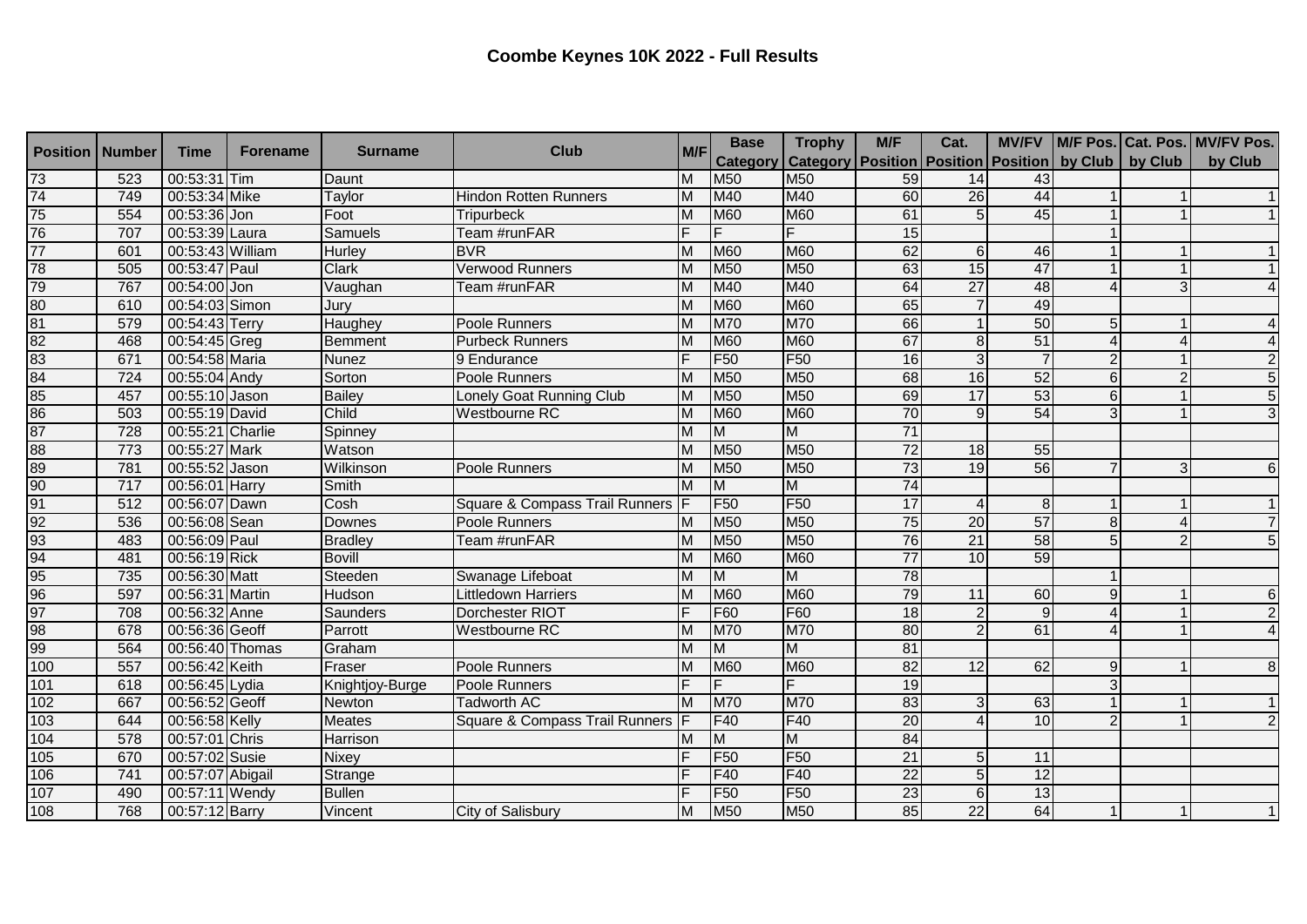| <b>Position   Number</b> |     | <b>Time</b>       | <b>Forename</b>    | <b>Surname</b> | <b>Club</b>                        | M/F | <b>Base</b>     | <b>Trophy</b>                                                 | M/F             | Cat.            |                 |    |   | MV/FV   M/F Pos.   Cat. Pos.   MV/FV Pos. |
|--------------------------|-----|-------------------|--------------------|----------------|------------------------------------|-----|-----------------|---------------------------------------------------------------|-----------------|-----------------|-----------------|----|---|-------------------------------------------|
|                          |     |                   |                    |                |                                    |     | <b>Category</b> | Category   Position   Position   Position   by Club   by Club |                 |                 |                 |    |   | by Club                                   |
| 109                      | 731 | 00:57:23 Mark     |                    | Squibb         | Team #runFAR                       | M   | M40             | M40                                                           | 86              | $\overline{28}$ | 65              |    |   | 6                                         |
| 110                      | 614 | 00:57:27 Amelia   |                    | Kermeen        | <b>Woking AC</b>                   |     | FJ              | FJ                                                            | $\overline{24}$ |                 |                 |    |   |                                           |
| 111                      | 541 | 00:57:31 Mohini   |                    | Eccleston      | <b>Littledown Harriers</b>         |     | F <sub>50</sub> | F <sub>50</sub>                                               | 25              |                 | 14              |    |   | $\overline{2}$                            |
| 112                      | 537 | 00:57:48 Esther   |                    | Downes         | Poole Runners                      |     | F40             | F40                                                           | 26              | 6 <sup>1</sup>  | 15              |    |   | 1                                         |
| 113                      | 471 | 00:57:58 Vicky    |                    | <b>Bishop</b>  | <b>Littledown Harriers</b>         |     | F60             | F60                                                           | $\overline{27}$ | $\overline{3}$  | $\overline{16}$ |    |   | 3 <sup>1</sup>                            |
| 114                      | 766 | 00:58:22 lan      |                    | Underwood      |                                    | M   | <b>M70</b>      | <b>M70</b>                                                    | 87              |                 | 66              |    |   |                                           |
| 115                      | 687 |                   | 00:58:27 Elizabeth | Poingdestre    | Square & Compass Trail Runners   F |     | F60             | F60                                                           | 28              |                 | $\overline{17}$ |    |   | 3                                         |
| 116                      | 542 | 00:58:35 Cat      |                    | Edwardes       |                                    |     | F <sub>50</sub> | F <sub>50</sub>                                               | 29              | 8 <sup>1</sup>  | 18              |    |   |                                           |
| $117$                    | 529 | 00:58:36 Mark     |                    | Dawson         | Poole Runners                      | M   | M50             | <b>M50</b>                                                    | 88              | 23              | 67              | 10 | 5 | $\overline{9}$                            |
| 118                      | 681 | 00:58:42 Sarah    |                    | Perrett        | Morning runners                    |     | F <sub>50</sub> | F <sub>50</sub>                                               | 30              | 9               | 19              |    |   | 1                                         |
| 119                      | 623 | 00:58:43 Paula    |                    | Lawton-Archer  | <b>Purbeck Runners</b>             | E   | F <sub>50</sub> | F <sub>50</sub>                                               | 31              | 10              | 20              |    |   | 1 <sup>1</sup>                            |
| 120                      | 615 | 00:58:51 Geoff    |                    | Kermeen        | Lonely Goat Running Club           | M   | M40             | M40                                                           | 89              | 29              | 68              |    | 5 | 6 <sup>1</sup>                            |
| 121                      | 791 | 00:59:12 Natasha  |                    | Worrall        |                                    | F   | F40             | F40                                                           | $\overline{32}$ | $\overline{7}$  | 21              |    |   |                                           |
| 122                      | 664 | 00:59:26 Gus      |                    | Neesom         | <b>Westbourne RC</b>               | M   | M50             | M <sub>50</sub>                                               | 90              | 24              | 69              |    |   | 5 <sub>5</sub>                            |
| 123                      | 686 |                   | 00:59:29 Jeannette | Pike           | <b>Hamworthy Harriers</b>          |     | F <sub>50</sub> | F <sub>50</sub>                                               | 33              | 11              | $\overline{22}$ |    |   |                                           |
| 124                      | 656 | 00:59:35 Jesse    |                    | Morgans        |                                    | M   | M               | M                                                             | 91              |                 |                 |    |   |                                           |
| 125                      | 516 | 00:59:48 Rebecca  |                    | Creasey        |                                    |     | F               | F                                                             | 34              |                 |                 |    |   |                                           |
| 126                      | 547 |                   | 01:00:05 Panikkos  | Euripides      | me myself and I                    | M   | M40             | M40                                                           | 92              | 30              | 70              |    |   |                                           |
| 127                      | 727 | 01:00:06 Beccy    |                    | Spicer         | <b>Purbeck Runners</b>             |     | F40             | F40                                                           | 35              | 8 <sup>1</sup>  | 23              |    |   | $\overline{2}$                            |
| 128                      | 696 | 01:00:18 David    |                    | Ritchie        | Poole AC                           | M   | <b>M60</b>      | <b>M60</b>                                                    | 93              | 13              | $\overline{71}$ |    |   | $\overline{2}$                            |
| 129                      | 697 | 01:00:19 Vanya    |                    | Ritchie        | Poole AC                           |     | F <sub>50</sub> | F <sub>50</sub>                                               | 36              | 12              | $\overline{24}$ |    |   |                                           |
| 130                      | 600 | 01:00:35 David    |                    | Humby          |                                    | M   | M50             | M50                                                           | 94              | 25              | $\overline{72}$ |    |   |                                           |
| 131                      | 774 | 01:00:39 Andrew   |                    | Watts          |                                    | M   | M60             | M60                                                           | 95              | $\overline{14}$ | 73              |    |   |                                           |
| 132                      | 738 | 01:00:42 Mark     |                    | Stevenson      |                                    | M   | M50             | M50                                                           | 96              | $\overline{26}$ | 74              |    |   |                                           |
| 133                      | 502 | 01:00:44 Ginny    |                    | Cave           | Poole Runners                      |     | F <sub>50</sub> | F <sub>50</sub>                                               | $\overline{37}$ | 13              | $\overline{25}$ |    |   | $\overline{2}$                            |
| 134                      | 522 | 01:00:49 Richard  |                    | Daly           |                                    | M   | M50             | M50                                                           | 97              | $\overline{27}$ | $\overline{75}$ |    |   |                                           |
| 135                      | 679 | 01:00:56 Joanne   |                    | Parry          | Team #runFAR                       |     | F <sub>50</sub> | F <sub>50</sub>                                               | 38              | 14              | 26              |    |   |                                           |
| 136                      | 606 | 01:01:18 David    |                    | Johnson        |                                    | M   | <b>M60</b>      | <b>M60</b>                                                    | $\overline{98}$ | 15              | 76              |    |   |                                           |
| 137                      | 611 | 01:01:25 Rachel   |                    | Keeling        |                                    |     | F40             | F40                                                           | 39              | 9 <sub>l</sub>  | $\overline{27}$ |    |   |                                           |
| 138                      | 754 | 01:01:27 Simon    |                    | Thatcher       | <b>Littledown Harriers</b>         | M   | M40             | M40                                                           | 99              | 31              | $\overline{77}$ | 10 | 3 | $\overline{7}$                            |
| 139                      | 760 | 01:02:09 Philippa |                    | <b>Titley</b>  |                                    |     | F40             | F40                                                           | 40              | $\overline{10}$ | 28              |    |   |                                           |
| 140                      | 635 | 01:02:12 Isabella |                    | Long           |                                    |     | F               | ιĒ                                                            | 41              |                 |                 |    |   |                                           |
| 141                      | 745 | 01:02:24 Clare    |                    | Sullivan       |                                    | Ē   | F40             | F40                                                           | 42              | 11              | 29              |    |   |                                           |
| 142                      | 491 | 01:02:28 Ewan     |                    | <b>Burden</b>  | Team #runFAR                       | M   | M               | M                                                             | 100             |                 |                 |    |   |                                           |
| 143                      | 566 | 01:02:29 Karen    |                    | Gregory        | Team #runFAR                       | F   | F <sub>50</sub> | F <sub>50</sub>                                               | 43              | 15              | 30              |    |   | $\overline{2}$                            |
| 144                      | 691 | 01:02:31 Harley   |                    | Richards       | Team #runFAR                       | M   | M               | M                                                             | 101             |                 |                 |    |   |                                           |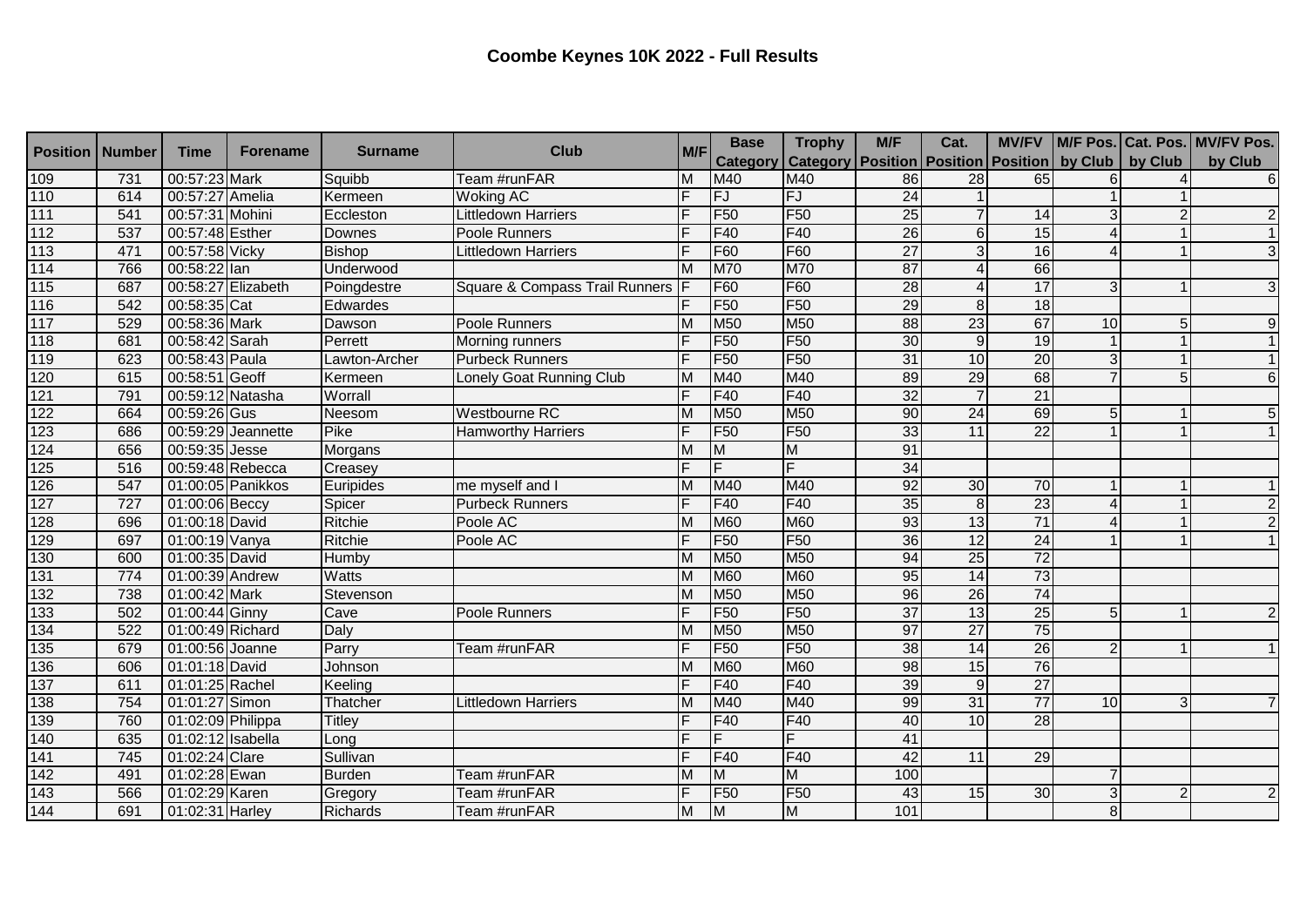| <b>Position</b> | <b>Number</b> | <b>Time</b>       | <b>Forename</b>      | <b>Surname</b>  | <b>Club</b>                      | M/F | <b>Base</b>     | <b>Trophy</b>                                                 | M/F              | Cat.            |                 |                |                | MV/FV   M/F Pos.   Cat. Pos.   MV/FV Pos. |
|-----------------|---------------|-------------------|----------------------|-----------------|----------------------------------|-----|-----------------|---------------------------------------------------------------|------------------|-----------------|-----------------|----------------|----------------|-------------------------------------------|
|                 |               |                   |                      |                 |                                  |     | <b>Category</b> | Category   Position   Position   Position   by Club   by Club |                  |                 |                 |                |                | by Club                                   |
| 145             | 734           | 01:02:33 Kirsten  |                      | Statham         | Verwood runners                  | E   | F <sub>50</sub> | F <sub>50</sub>                                               | 44               | 16              | $\overline{31}$ |                |                | 1                                         |
| 146             | 549           | 01:02:55 Nicky    |                      | Evans           | Poole AC                         |     | F40             | F40                                                           | 45               | $\overline{12}$ | $\overline{32}$ |                |                | $\overline{2}$                            |
| 147             | 591           | 01:03:01 Jason    |                      | Hepple          | Poole Runners                    | M   | M50             | M50                                                           | 102              | 28              | 78              | 11             |                | 10                                        |
| 148             | 489           | 01:03:05 Nicola   |                      | <b>Buckwell</b> | <b>Verwood Runners</b>           |     | F40             | F40                                                           | 46               | 13              | 33              | $\overline{2}$ |                | $\overline{2}$                            |
| 149             | 638           | 01:03:12 Wendy    |                      | Mansell         | <b>Purbeck Runners</b>           |     | F <sub>50</sub> | F <sub>50</sub>                                               | 47               | $\overline{17}$ | 34              | 5 <sub>l</sub> | $\overline{2}$ | $\mathbf{3}$                              |
| 150             | 753           | 01:03:19 Mike     |                      | Terry           | <b>Littledown Harriers</b>       | M   | <b>M70</b>      | M70                                                           | 103              | 5 <sup>1</sup>  | 79              | 11             |                | $\infty$                                  |
| 151             | 575           | 01:03:22 Phil     |                      | <b>Harris</b>   | <b>Oakdale Runners</b>           | M   | M50             | M50                                                           | 104              | 29              | 80              |                |                | 1                                         |
| 152             | 588           | 01:03:32 Kevin    |                      | Hazell          |                                  | M   | M50             | M <sub>50</sub>                                               | 105              | 30              | 81              |                |                |                                           |
| 153             | 794           | 01:03:34 Marian   |                      | Arnott-Weeks    | Royal Manor Of Portland AC       | IF  | F70             | <b>F70</b>                                                    | 48               |                 | $\overline{35}$ |                |                | $\vert$ 1                                 |
| 154             | 544           | 01:03:47 Danielle |                      | Elsdon          |                                  |     | F               | $\overline{F}$                                                | 49               |                 |                 |                |                |                                           |
| 155             | 646           | 01:04:01 Jon      |                      | Middeton        |                                  | M   | M40             | M40                                                           | 106              | 32              | 82              |                |                |                                           |
| 156             | 514           | 01:04:04 Hilary   |                      | Craig           | Poole Runners                    | Е   | F <sub>50</sub> | F <sub>50</sub>                                               | 50               | 18              | $\overline{36}$ | 6              | 2              | $\overline{3}$                            |
| 157             | 495           | 01:04:07 Sonya    |                      | <b>Burns</b>    |                                  |     | F40             | F40                                                           | $\overline{51}$  | 14              | $\overline{37}$ |                |                |                                           |
| 158             | 740           | 01:04:30 Claire   |                      | Stonier         | Team #runFAR                     |     | F40             | F40                                                           | 52               | 15              | 38              |                |                | $\mathbf{3}$                              |
| 159             | 621           | 01:04:31 Faye     |                      | Law             | Team #runFAR                     |     | F40             | F40                                                           | 53               | 16              | 39              | 5              | $\mathcal{P}$  | $\overline{4}$                            |
| 160             | 531           | 01:04:32 Mike     |                      | Dobson          |                                  | M   | M50             | M50                                                           | 107              | 31              | 83              |                |                |                                           |
| 161             | 661           | 01:04:54 Clare    |                      | Munford         | Dorchester RIOT                  |     | F40             | F40                                                           | 54               | 17              | 40              |                |                | ω                                         |
| 162             | 477           | 01:04:58 Belinda  |                      | <b>Bolar</b>    | <b>Purbeck Runners</b>           |     | F <sub>50</sub> | F <sub>50</sub>                                               | 55               | 19              | 41              | $6 \mid$       | 3              | $\overline{4}$                            |
| 163             | 593           | 01:05:08 Michael  |                      | Hooper          | Team #runFAR                     | M   | M50             | M50                                                           | 108              | 32              | 84              | $\mathsf{Q}$   | 3              | $\overline{7}$                            |
| 164             | 783           | 01:05:10 Tony     |                      | Williams        |                                  | M   | M70             | M70                                                           | 109              | 6               | 85              |                |                |                                           |
| 165             | 710           | 01:05:23 Michelle |                      | Seymour         | Team #runFAR                     |     | F40             | F40                                                           | 56               | 18              | 42              | 6              | 3              | 5 <sub>5</sub>                            |
| 166             | 676           | 01:05:44 Tim      |                      | Page            | Square & Compass Trail Runners M |     | <b>M60</b>      | M60                                                           | 110              | 16              | 86              |                |                | $\overline{2}$                            |
| 167             | 612           | 01:05:51 Annette  |                      | Kellaway        | <b>Oakdale Runners</b>           |     | F <sub>50</sub> | F <sub>50</sub>                                               | 57               | 20              | 43              |                |                | 1                                         |
| 168             | 642           | 01:05:53 Sarah    |                      | <b>Matthews</b> | <b>Egdon Heath Harriers</b>      |     | F <sub>50</sub> | F <sub>50</sub>                                               | 58               | $\overline{21}$ | 44              |                |                | 1                                         |
| 169             | 725           | 01:05:54 Paul     |                      | Sparks          | Team #runFAR                     | M   | M40             | M40                                                           | $\overline{111}$ | 33              | $\overline{87}$ | 10             | 5              | $\boldsymbol{8}$                          |
| 170             | 770           | 01:06:03 Victoria |                      | Wainwright      | Team #runFAR                     |     | F40             | F40                                                           | 59               | 19              | 45              |                |                | 6 <sup>1</sup>                            |
| 171             | 706           | 01:06:07 Dily     |                      | Ruffer          | <b>Littledown Harriers</b>       |     | F60             | F60                                                           | 60               | 5 <sub>l</sub>  | 46              | 5              | $\overline{2}$ |                                           |
| 172             | 769           | 01:06:08 Jan      |                      | Wadeson         | <b>Morning Runners</b>           |     | F <sub>50</sub> | F <sub>50</sub>                                               | 61               | $\overline{22}$ | 47              |                | $\overline{2}$ | $\overline{2}$                            |
| 173             | 785           |                   | 01:06:09 Samantha    | <b>Williams</b> | Lonely Goat Running Club         |     | F40             | F40                                                           | 62               | $\overline{20}$ | 48              |                |                |                                           |
| 174             | 589           | 01:06:13 Lottie   |                      | Hazell          |                                  |     | IF              | F                                                             | 63               |                 |                 |                |                |                                           |
| 175             | 532           | 01:06:15 Melanie  |                      | Dobson          |                                  |     | F40             | F40                                                           | 64               | $\overline{21}$ | 49              |                |                |                                           |
| 176             | 587           | 01:06:19 Deb      |                      | Hazell          |                                  |     | F <sub>50</sub> | F <sub>50</sub>                                               | 65               | $\overline{23}$ | 50              |                |                |                                           |
| 177             | 625           |                   | 01:06:21 Elizabeth   | Lees            | Poole Runners                    |     | F60             | F60                                                           | 66               | 6 <sup>1</sup>  | 51              |                |                | $\vert$                                   |
| 178             | 452           |                   | 01:06:22 Lee Monquay | Ainsley         | Lee Monquay                      |     | F40             | F40                                                           | 67               | $\overline{22}$ | 52              |                |                | 1                                         |
| 179             | 737           |                   | 01:06:35 Alexandra   | <b>Stevens</b>  | <b>Littledown Harriers</b>       |     | F60             | F60                                                           | 68               |                 | 53              | 6              | 3              | 5 <sup>1</sup>                            |
| 180             | 694           | 01:06:36 Kate     |                      | Rickard         |                                  |     | F               | F                                                             | 69               |                 |                 |                |                |                                           |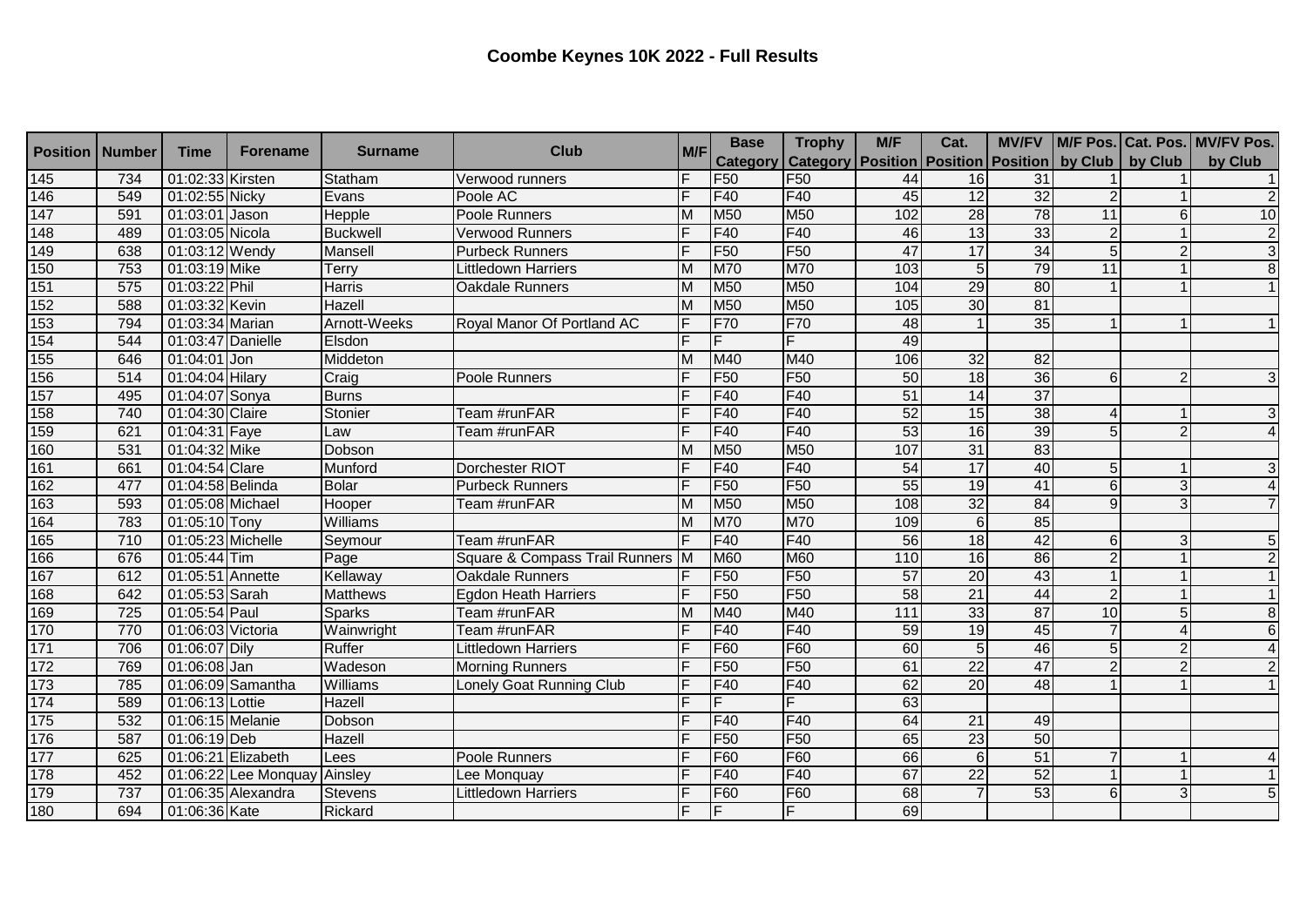| <b>Position</b>                               | <b>Number</b> | <b>Time</b>       | <b>Forename</b>      | <b>Surname</b>   | <b>Club</b>                       | M/F | <b>Base</b>     | <b>Trophy</b>                                                 | M/F               | Cat.            |                 |                 |                | MV/FV   M/F Pos. Cat. Pos.   MV/FV Pos. |
|-----------------------------------------------|---------------|-------------------|----------------------|------------------|-----------------------------------|-----|-----------------|---------------------------------------------------------------|-------------------|-----------------|-----------------|-----------------|----------------|-----------------------------------------|
|                                               |               |                   |                      |                  |                                   |     | <b>Category</b> | Category   Position   Position   Position   by Club   by Club |                   |                 |                 |                 |                | by Club                                 |
| 181                                           | 478           | 01:06:47 Lisa     |                      | Bones            | <b>Oakdale Runners</b>            |     | F <sub>50</sub> | F <sub>50</sub>                                               | 70                | $\overline{24}$ | 54              |                 |                | 2                                       |
| 182                                           | 712           | 01:06:49 Julie    |                      | Shepheard Walwyn |                                   |     | F <sub>50</sub> | F <sub>50</sub>                                               | $\overline{71}$   | 25              | 55              |                 |                |                                         |
| 183                                           | 700           | 01:07:00 Paul     |                      | Rogers           | Team #runFAR                      | M   | M40             | M40                                                           | 112               | 34              | $\overline{88}$ | 11              | 6              | 9                                       |
| 184                                           | 527           |                   | 01:07:24 Bronwen     | Davison          | Dorchester RIOT                   |     | F <sub>50</sub> | F <sub>50</sub>                                               | $\overline{72}$   | 26              | 56              | 6               | $\mathcal{P}$  | $\vert$                                 |
| 185                                           | 747           | 01:07:58 Katie    |                      | Sweet            | Team #runFAR                      |     | F               | F                                                             | 73                |                 |                 |                 |                |                                         |
| 186                                           | 750           | 01:08:00 Sharon   |                      | Taylor           | <b>Littledown Harriers</b>        |     | F <sub>50</sub> | F <sub>50</sub>                                               | 74                | $\overline{27}$ | $\overline{57}$ |                 | 3              | $6 \mid$                                |
| 187                                           | 683           | 01:08:03 Sarah    |                      | Perrett          | <b>Dorset Doddlers RC</b>         |     | F40             | F40                                                           | 75                | 23              | 58              |                 |                | 1                                       |
| 188                                           | 485           | 01:08:14 Harriet  |                      | <b>Bradstock</b> | Team #runFAR                      |     | F40             | F40                                                           | 76                | 24              | 59              | $\Omega$        | 5              | $\overline{7}$                          |
| 189                                           | 624           | 01:08:17 Mel      |                      | Leach            |                                   | Е   | F               | F                                                             | $\overline{77}$   |                 |                 |                 |                |                                         |
| 190                                           | 470           |                   | 01:08:21 Christopher | Berry            | Verwood Runners                   | M   | M40             | M40                                                           | $\frac{113}{113}$ | 35              | 89              |                 |                | $\overline{2}$                          |
| 191                                           | 636           | 01:08:31 Allan    |                      | Maidment         | Team #runFAR                      | M   | M40             | M40                                                           | 114               | 36              | 90              | 12              |                | 10                                      |
| 192                                           | 665           | 01:08:46 Helen    |                      | <b>Nesbitt</b>   |                                   |     | F40             | F40                                                           | 78                | 25              | $\overline{60}$ |                 |                |                                         |
| 193                                           | 654           | 01:08:51 Cathy    |                      | Moore            | Team #runFAR                      |     | F <sub>50</sub> | F <sub>50</sub>                                               | 79                | 28              | 61              | 10              |                | $\overline{8}$                          |
| 194                                           | 704           | 01:08:56 Lucy     |                      | Rose             | <b>Weymouth St Pauls Harriers</b> | F   | F.              | F.                                                            | 80                |                 |                 |                 |                |                                         |
| 195                                           | 721           | 01:08:57 Wayne    |                      | Smith            | <b>Weymouth St Pauls Harriers</b> | M   | M40             | M40                                                           | 115               | $\overline{37}$ | 91              |                 |                | 1 <sup>1</sup>                          |
| 196                                           | 465           | 01:09:13 Lucy     |                      | <b>Begg</b>      |                                   |     | F40             | F40                                                           | 81                | 26              | 62              |                 |                |                                         |
| 197                                           | 474           | 01:09:14 Julie    |                      | <b>Bliss</b>     | Team #runFAR                      |     | F <sub>50</sub> | F <sub>50</sub>                                               | $\overline{82}$   | 29              | 63              | 11              |                | 9                                       |
| 198                                           | 632           | 01:09:24 Amy      |                      | Lillywhite       | Team #runFAR                      |     | F               | F                                                             | 83                |                 |                 | 12              |                |                                         |
| 199                                           | 640           | 01:09:35 Andrea   |                      | Marshall         | Lytchett Manor Striders           |     | F <sub>50</sub> | F <sub>50</sub>                                               | 84                | 30              | 64              |                 |                | 3                                       |
| 200                                           | 556           | 01:09:39 Jon      |                      | Foxon            |                                   |     | M               | M                                                             | 116               |                 |                 |                 |                |                                         |
|                                               | 757           | 01:09:41 Holli    |                      | Tilley           | Holli                             |     | F               | Ē                                                             | $\overline{85}$   |                 |                 |                 |                |                                         |
|                                               | 793           | 01:09:56 Sarah    |                      | Young            | Team #runFAR                      |     | <b>F40</b>      | F40                                                           | 86                | $\overline{27}$ | 65              | $\overline{13}$ | 6              | 10                                      |
|                                               | 771           | $01:10:02$ S      |                      | Wallace          |                                   |     | F60             | F60                                                           | $\overline{87}$   | 8               | 66              |                 |                |                                         |
|                                               | 645           | 01:10:03 Katie    |                      | <b>Michie</b>    |                                   |     | F40             | F40                                                           | 88                | $\overline{28}$ | 67              |                 |                |                                         |
|                                               | 504           | 01:11:03 Mandy    |                      | Church           |                                   |     | F <sub>50</sub> | F <sub>50</sub>                                               | 89                | $\overline{31}$ | 68              |                 |                |                                         |
| 201<br>202<br>203<br>204<br>205<br>206<br>207 | 739           | 01:11:53 David    |                      | <b>Stokes</b>    | <b>Littledown Harriers</b>        | M   | <b>M60</b>      | M60                                                           | 117               | $\overline{17}$ | 92              | 12              |                | 9                                       |
|                                               | 596           | 01:12:07 Glyn     |                      | Howells          | Team #runFAR                      | M   | M50             | M50                                                           | 118               | 33              | 93              | 13              |                | 11                                      |
| 208                                           | 603           | 01:12:14 Jacqui   |                      | <b>Ives</b>      | <b>Run Happy Dorset</b>           |     | F40             | F40                                                           | 90                | 29              | 69              |                 |                | 1                                       |
| 209                                           | 577           | 01:12:15 Stephen  |                      | Harrison         | Team #runFAR                      | M   | M40             | M40                                                           | 119               | 38              | 94              | 14              | 8              | 12                                      |
| 210                                           | 545           | 01:12:24 Alex     |                      | Emery            |                                   |     | F40             | F40                                                           | 91                | 30              | 70              |                 |                |                                         |
| 211                                           | 454           |                   | 01:12:54 Elizabeth   | Ashford          |                                   |     | F <sub>50</sub> | F <sub>50</sub>                                               | 92                | 32              | $\overline{71}$ |                 |                |                                         |
| 212                                           | 730           | 01:13:02 Lorraine |                      | Squibb           | Team #runFAR                      |     | F40             | F40                                                           | $\overline{93}$   | 31              | 72              | 14              |                | 11                                      |
| 213                                           | 650           | 01:13:15 Yvonne   |                      | <b>Mills</b>     | Team #runFAR                      |     | <b>F40</b>      | F40                                                           | 94                | 32              | 73              | 15              | $\overline{8}$ | 12                                      |
| 214                                           | 510           | 01:13:16 Sarah    |                      | Colquhoun        | <b>Purbeck Runners</b>            |     | F <sub>50</sub> | F <sub>50</sub>                                               | 95                | 33              | 74              |                 | $\Delta$       | 5 <sub>5</sub>                          |
| 215                                           | 653           | 01:13:17 Sean     |                      | Moore            | Team #runFAR                      | M   | M50             | M50                                                           | 120               | 34              | 95              | 15              |                | 13                                      |
| 216                                           | 705           | 01:13:45 Joanne   |                      | Rosewarn-Barnes  | <b>Oakdale Runners</b>            | F   | F               | F                                                             | 96                |                 |                 |                 |                |                                         |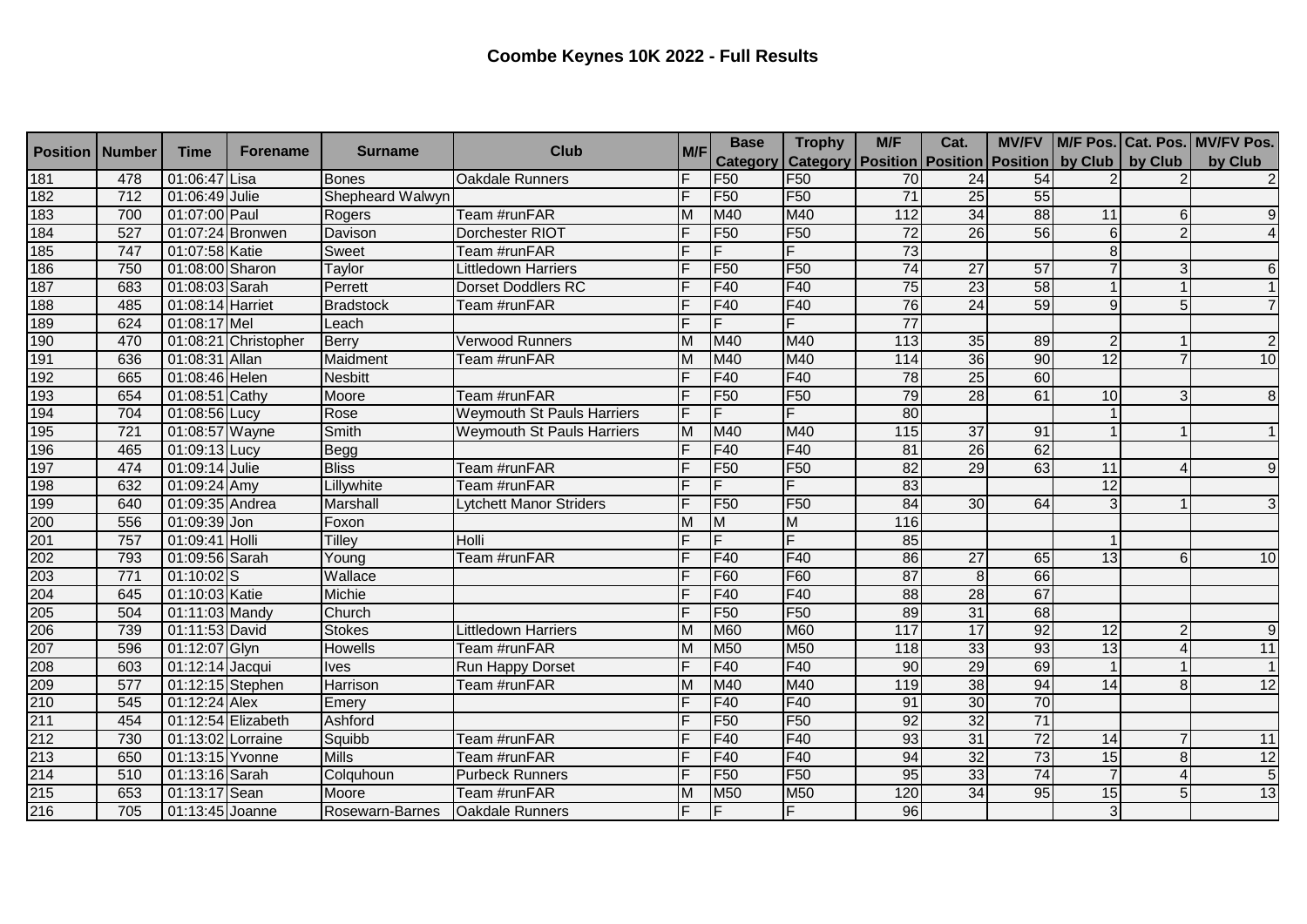| <b>Position   Number</b>        |                  | <b>Time</b>       | <b>Forename</b>    | <b>Surname</b>  | <b>Club</b>                | M/F | <b>Base</b>     | <b>Trophy</b>                                                 | M/F               | Cat.            |                 |                 |                 | MV/FV   M/F Pos.   Cat. Pos.   MV/FV Pos. |
|---------------------------------|------------------|-------------------|--------------------|-----------------|----------------------------|-----|-----------------|---------------------------------------------------------------|-------------------|-----------------|-----------------|-----------------|-----------------|-------------------------------------------|
|                                 |                  |                   |                    |                 |                            |     | <b>Category</b> | Category   Position   Position   Position   by Club   by Club |                   |                 |                 |                 |                 | by Club                                   |
|                                 | 576              | 01:13:46 Tracy    |                    | <b>Harris</b>   | <b>Oakdale Runners</b>     |     | F <sub>50</sub> | F <sub>50</sub>                                               | 97                | 34              | 75              |                 |                 | 3 <sup>1</sup>                            |
|                                 | 795              |                   | 01:14:07 Christine | <b>Baseotto</b> | Vegan Runners              |     | <b>F70</b>      | F70                                                           | $\overline{98}$   | $\overline{2}$  | 76              |                 |                 |                                           |
|                                 | 460              | 01:14:23 Matthew  |                    | <b>Bartlett</b> |                            | M   | M40             | M40                                                           | 121               | 39              | 96              |                 |                 |                                           |
|                                 | 720              | 01:14:28 Sarah    |                    | Smith           |                            |     | F               | F                                                             | 99                |                 |                 |                 |                 |                                           |
| 217<br>218<br>219<br>220<br>221 | 648              | 01:14:34 Michelle |                    | <b>Miles</b>    | Oakdale Runners            |     | F <sub>50</sub> | F <sub>50</sub>                                               | 100               | 35              | $\overline{77}$ |                 | 4               | $\overline{4}$                            |
| 222                             | 748              | 01:14:35 Agata    |                    | <b>Szulecka</b> |                            |     | F               | F                                                             | 101               |                 |                 |                 |                 |                                           |
| 223                             | 552              | 01:14:46 Calum    |                    | Ferguson        | Team #runFAR               | M   | M40             | M40                                                           | 122               | 40              | 97              | 16              | 9               | 14                                        |
| 224                             | $\overline{573}$ | 01:14:50 Alison   |                    | Hardy           |                            |     | F40             | F40                                                           | 102               | 33              | 78              |                 |                 |                                           |
| 225                             | 772              | 01:15:01 Jill     |                    | Watson          | <b>Dorset Doddlers RC</b>  | E   | F40             | F40                                                           | 103               | 34              | 79              |                 | $\mathcal{P}$   | $\overline{2}$                            |
| 226                             | 455              | 01:15:02 Sam      |                    | Askam           |                            |     | F <sub>50</sub> | F <sub>50</sub>                                               | 104               | 36              | 80              |                 |                 |                                           |
| 227                             | 526              | 01:15:04 Anne     |                    | Davies          | <b>Activity Junkies</b>    |     | F <sub>50</sub> | F <sub>50</sub>                                               | 105               | $\overline{37}$ | 81              |                 |                 | 1                                         |
|                                 | 619              | 01:15:07 Claire   |                    | Laidlaw         | <b>Oakdale Runners</b>     |     | F40             | F40                                                           | 106               | 35              | 82              | 6               |                 | $\overline{5}$                            |
|                                 | 560              | 01:15:26 Laura    |                    | Gates           | Team #runFAR               | Е   | IF.             | F                                                             | 107               |                 |                 | 16              |                 |                                           |
|                                 | 761              | 01:15:28 Caroline |                    | <b>Tucker</b>   | Team #runFAR               |     | F <sub>50</sub> | F <sub>50</sub>                                               | 108               | $\overline{38}$ | 83              | 17              | 5               | 13                                        |
|                                 | 659              | 01:15:28 Colin    |                    | Mulford         | Team #runFAR               | M   | M50             | M50                                                           | 123               | 35              | 98              | 17              | 6               | 15                                        |
|                                 | 488              | 01:15:40 Bonnie   |                    | <b>Brown</b>    | <b>Purbeck Runners</b>     |     | F60             | F60                                                           | 109               | 9 <sub>l</sub>  | 84              | 8               |                 | $\overline{6}$                            |
|                                 | 675              | 01:16:59 Carrie   |                    | Packer          |                            |     | F40             | F40                                                           | 110               | 36              | 85              |                 |                 |                                           |
|                                 | 590              | 01:17:00 Emma     |                    | Hendersonbishop | Poole AC                   |     | F40             | F40                                                           | 111               | 37              | 86              |                 | 2               | 3                                         |
|                                 | 565              | 01:17:11 Ray      |                    | Graham          | Run Happy Dorset           |     | M60             | M60                                                           | 124               | 18              | 99              |                 |                 | 1                                         |
|                                 | 651              | 01:17:34 Trisha   |                    | <b>Mills</b>    | Poole AC                   |     | F60             | F60                                                           | $\frac{11}{2}$    | 10              | 87              |                 |                 | $\overline{4}$                            |
|                                 | 539              | 01:17:40 Liz      |                    | <b>Dyble</b>    | <b>Westbourne RC</b>       |     | F <sub>50</sub> | F <sub>50</sub>                                               | $\overline{113}$  | 39              | 88              |                 |                 |                                           |
|                                 | 546              | 01:17:52 Jane     |                    | England         |                            |     | F <sub>50</sub> | F <sub>50</sub>                                               | 114               | 40              | 89              |                 |                 |                                           |
|                                 | 521              | 01:17:59 Rita     |                    | Daly            | Team #runFAR               |     | F <sub>50</sub> | F <sub>50</sub>                                               | $\frac{115}{115}$ | 41              | 90              | 18              | 6               | 14                                        |
|                                 | 744              | 01:18:00 Bryn     |                    | Stuppell        | Team #runFAR               | M   | M50             | M50                                                           | $\overline{125}$  | 36              | 100             | 18              |                 | 16                                        |
|                                 | 540              | 01:18:18 Kirsty   |                    | Eames           |                            |     | lF.             | F                                                             | 116               |                 |                 |                 |                 |                                           |
|                                 | 702              | 01:18:21 Sarah    |                    | Rogers          | Team #runFAR               |     | F40             | F40                                                           | 117               | $\overline{38}$ | 91              | 19              | 9               | 15                                        |
|                                 | 519              | 01:18:22 Amy      |                    | Crumpler        | Team #runFAR               |     | F               | F                                                             | 118               |                 |                 | $\overline{20}$ |                 |                                           |
| 244                             | 726              | 01:19:02 Corinne  |                    | Spelman         | <b>Littledown Harriers</b> |     | F <sub>60</sub> | F60                                                           | 119               | 11              | 92              | 8               | 4               | $\overline{7}$                            |
| 245                             | 492              | 01:20:07 Julia    |                    | <b>Burke</b>    | Team #runFAR               |     | F <sub>50</sub> | F <sub>50</sub>                                               | 120               | 42              | $\overline{93}$ | $\overline{21}$ |                 | 16                                        |
| 246                             | 628              | 01:20:15 Helen    |                    | Lett            | <b>Oakdale Runners</b>     |     | F40             | F40                                                           | 121               | 39              | 94              |                 | $\overline{2}$  | 6                                         |
| 247                             | 752              | 01:20:16 Janet    |                    | Temple-Edwards  | Oakdale Runners            |     | F <sub>50</sub> | F <sub>50</sub>                                               | 122               | 43              | 95              | 8               | 5               | $\overline{7}$                            |
| 248                             | 780              | 01:20:32 Nicky    |                    | White           | Team #runFAR               |     | F40             | F40                                                           | 123               | 40              | 96              | $\overline{22}$ | 10              | 17                                        |
| 249                             | 462              | 01:20:38 Sam      |                    | <b>Bates</b>    | <b>Verwood Runners</b>     |     | F <sub>50</sub> | F <sub>50</sub>                                               | 124               | 44              | 97              | 3               | $\overline{2}$  | 3                                         |
| 250                             | 511              | 01:21:00 Anne     |                    | Constable       | Team #runFAR               |     | F40             | F40                                                           | 125               | 41              | 98              | 23              | 11              | 18                                        |
|                                 | 464              | 01:21:01 Debra    |                    | <b>Beecroft</b> | Team #runFAR               |     | F <sub>50</sub> | F <sub>50</sub>                                               | 126               | 45              | 99              | $\overline{24}$ | 8               | 19                                        |
| 251<br>252                      | 574              | 01:21:02 Shelley  |                    | Harford         | Team #runFAR               | F   | F40             | F40                                                           | 127               | 42              | 100             | $\overline{25}$ | $\overline{12}$ | 20                                        |